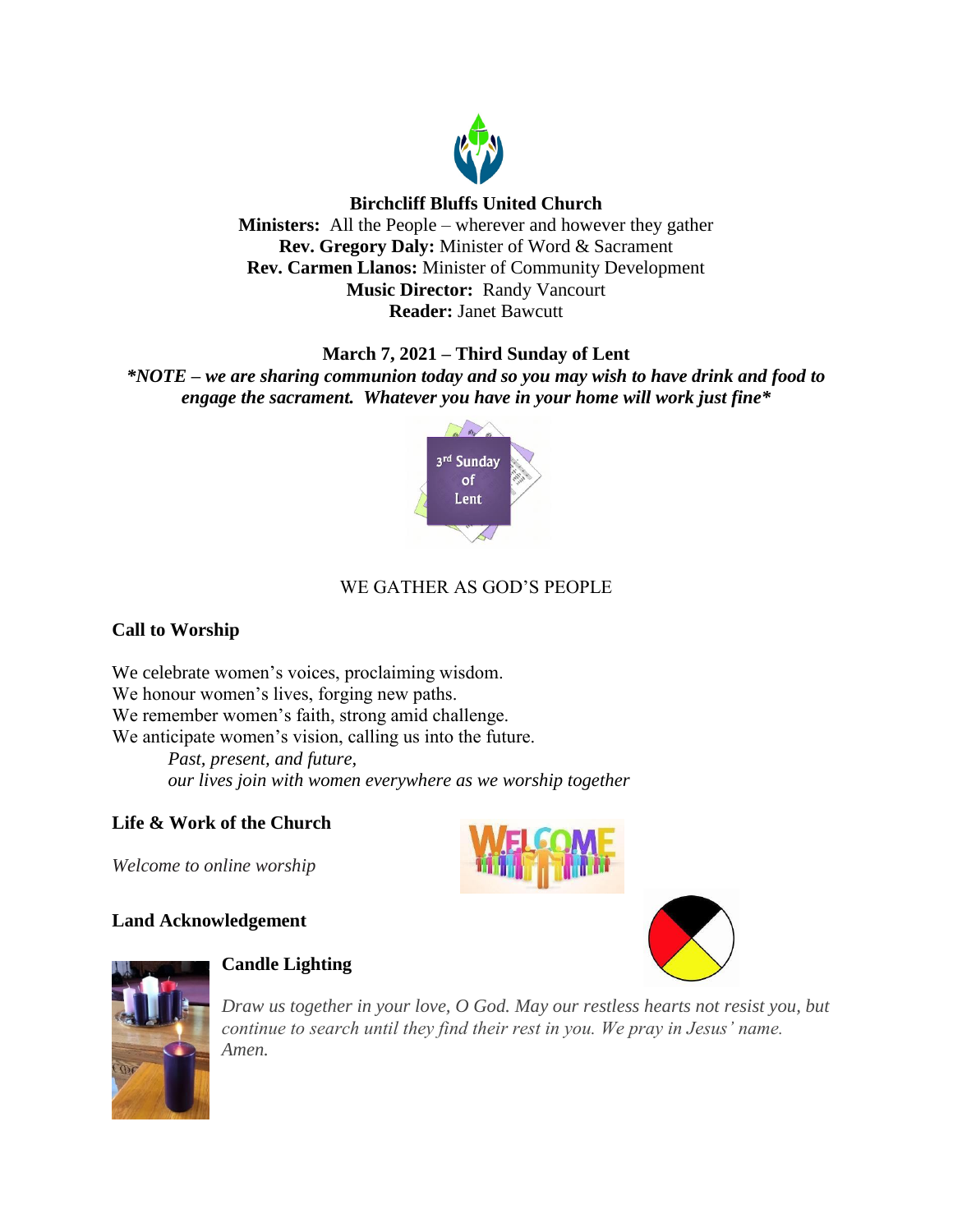*There is room for all in the shadow of God's wing; there is room for all, sheltered in God's love. And I rejoice and sing: "My refuge and my rock, in whom I trust." There is room for all, there is room for all! (Repeat)*

## **Prayer for Grace**

*Creating God, Mother of us all. We are your beloved, formed in your image and nurtured in the depth of your dark womb. You breathed life into our flesh and sent us to do your work in the world, to care for each other and for all of creation.* 

*Wherever we are in your world there are survivors, victims, bystanders, and perpetrators of gender-based violence. This violence is destroying your sacred creation, crushing spirits, stealing dignity, abusing trust, and violating your beloved.*

*As long as violence exists among your people, anywhere, we will not be whole.*

*Creating God, as long as we have breath, may we work with perseverance toward restoring your creation. Amen.*

## WE LISTEN FOR GOD'S WORD

### **And Now For Something Completely Different**



## **Hymn Come In Come In and Sit Down VU 395**

*Come in, come in and sit down, you are a part of the family. We are lost and we are found, and we are a part of the family.*

*You know the reason why you came, yet no reason can explain; so share in the laughter and cry in the pain, for we are a part of the family. R*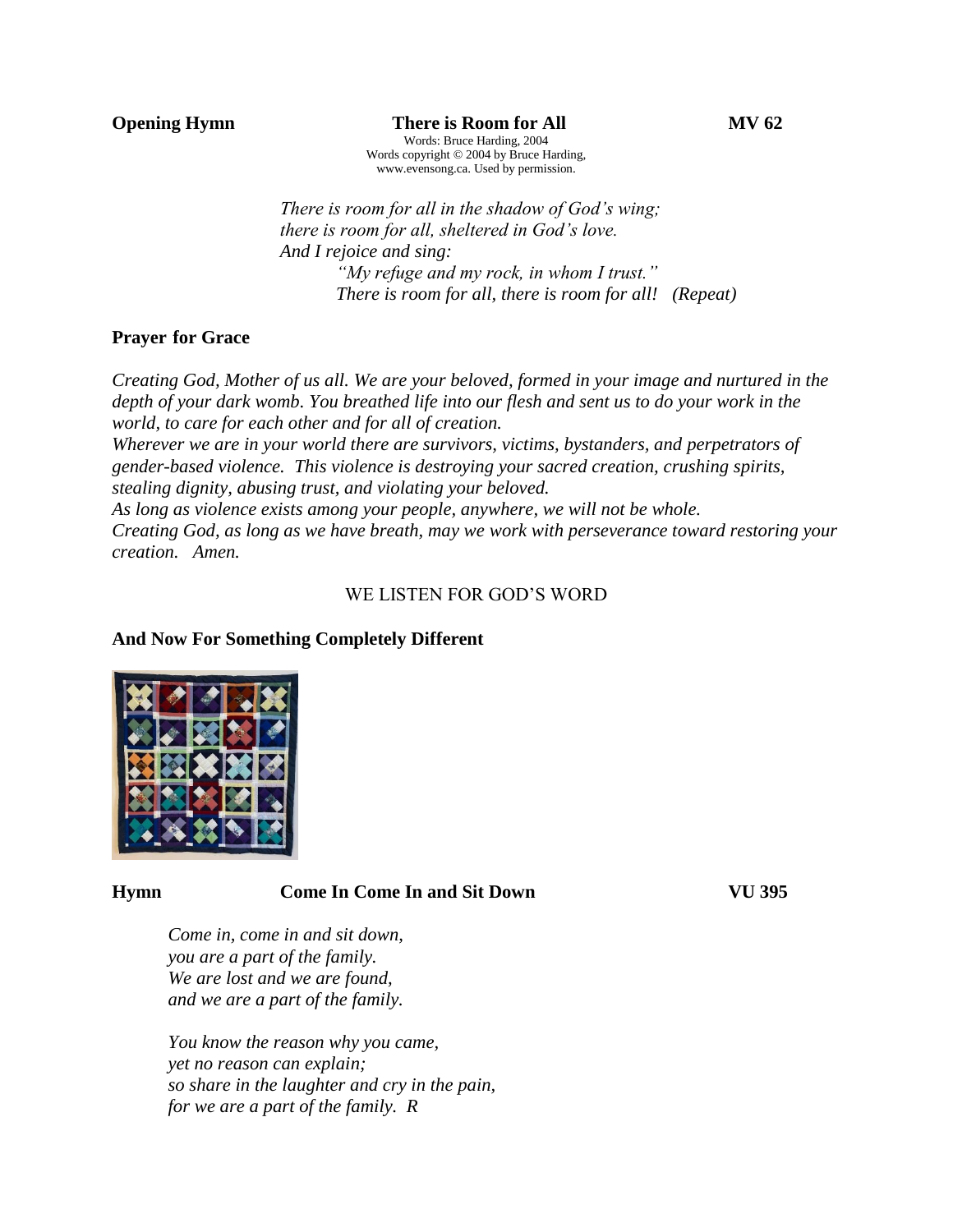*God is with us in this place, like a mother's warm embrace. We're all forgiven by God's grace, for we are a part of the family. R*

*There's life to be shared in the bread and the wine; we are the branches, Christ is the vine. This is God's temple, it's not yours or mine, but we are a part of the family. R*

*There's rest for the weary and health for us all; there's a yoke that is easy, and a burden that's small. So come in and worship and answer the call, for we are a part of the family. R*

### **Prayer of Illumination**

*Help us O God, to come to you with open lives to receive your words. May we give them new life as we listen to what you have to say. Open our hearts as we embark on this journey with each other and with you. Amen*



**Psalm 19 New Revised Standard Version**

The heavens are telling the glory of God; and the firmament proclaims God's handiwork. **<sup>2</sup>** Day to day pours forth speech, and night to night declares knowledge. <sup>3</sup> There is no speech, nor are there words; their voice is not heard; **<sup>4</sup>** yet their voice goes out through all the earth, and their words to the end of the world. In the heaven God has set a tent for the sun, **<sup>5</sup>** which comes out like a bridegroom from the wedding canopy, and like a strong person runs its course with joy. **6** Its rising is from the end of the heavens, and its circuit to the end of them; and nothing is hid from its heat. **<sup>7</sup>** The law of God is perfect, reviving the soul; the decrees of God are sure, making wise the simple; **8** the precepts of God are right, rejoicing the heart; the commandment of God is clear, enlightening the eyes; <sup>9</sup> the fear of God is pure, enduring forever; the ordinances of God are true and righteous altogether.

**<sup>10</sup>** More to be desired are they than gold,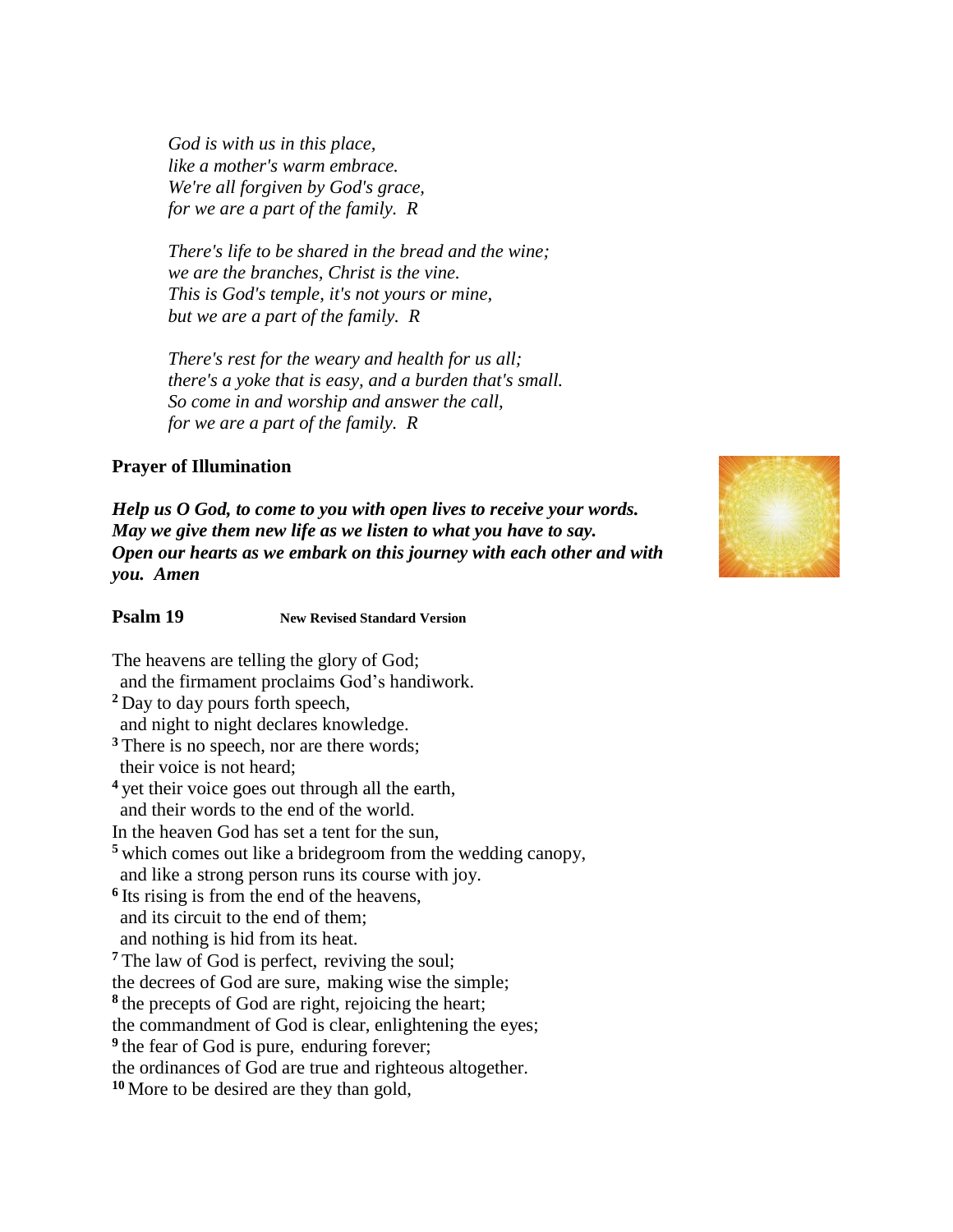even much fine gold; sweeter also than honey, and drippings of the honeycomb. **<sup>11</sup>** Moreover by them is your servant warned; in keeping them there is great reward. **<sup>12</sup>**But who can detect their errors? Clear me from hidden faults. **<sup>13</sup>** Keep back your servant also from the insolent; do not let them have dominion over me. Then I shall be blameless, and innocent of great transgression. **<sup>14</sup>** Let the words of my mouth and the meditation of my heart be acceptable to you, O GOD, my rock and my redeemer.

## **John 2: 13-22 New Revised Standard Version**

The Passover was near, and Jesus went up to Jerusalem. **<sup>14</sup>** In the temple he found people selling cattle, sheep, and doves, and the money changers seated at their tables. **<sup>15</sup>** Making a whip of cords, he drove all of them out of the temple, both the sheep and the cattle. He also poured out the coins of the money changers and overturned their tables. **<sup>16</sup>** He told those who were selling the doves, "Take these things out of here! Stop making God's house a marketplace!" **<sup>17</sup>** His disciples remembered that it was written, "Zeal for your house will consume me." **<sup>18</sup>** Those watching said to Jesus, "What sign can you show us for doing this?" **<sup>19</sup>** Jesus answered them, "Destroy this temple, and in three days I will raise it up." **<sup>20</sup>** The people then said, "This temple has been under construction for forty-six years, and will you raise it up in three days?" **<sup>21</sup>** But he was speaking of the temple of his body. **<sup>22</sup>** After Jesus was raised from the dead, his disciples remembered that he had said this; and they believed the scripture and the word that Jesus had spoken.

This is the Gospel message for us to consider today. *Thanks be to God*

### **Litany of Remembrance and Celebration found in voices of Wisdom**

## **Sung response "She Flies On" VU 380**

*She comes sailing on the wind, her wings flashing in the sun; on a journey just begun, she flies on. And in the passage of her flight, her song rings out through the night, full of laughter, full of light, she flies on.*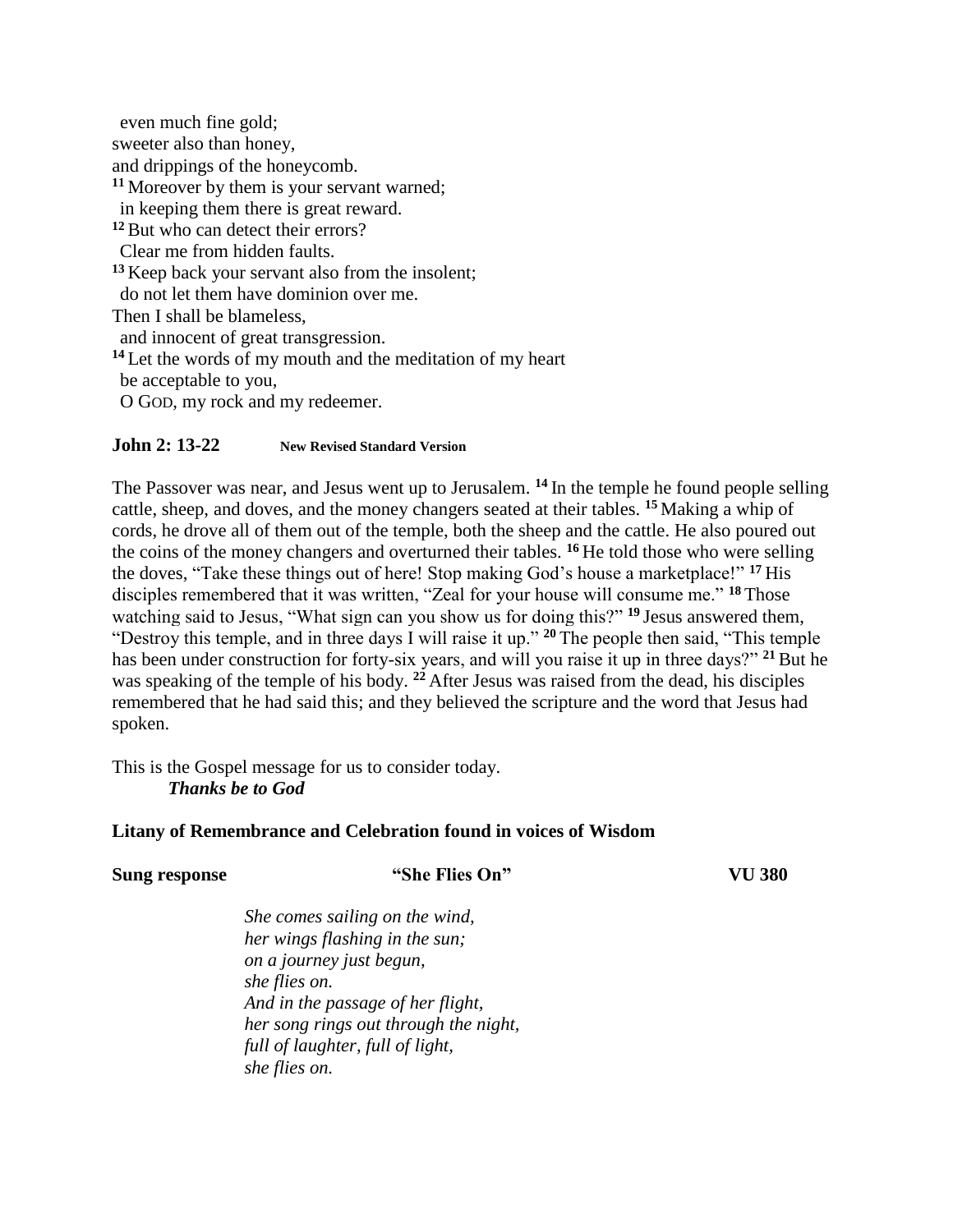*1. Silent waters rocking on the morning of our birth, like an empty cradle waiting to be filled. And from the heart of God the Spirit moved up on the earth, like a mother breathing life into her child.*

*2. Many were the dreamers whose eyes were given sight when the Spirit filled their dreams with life and form. Deserts turned to gardens, broken hearts found new delight, and then down the ages still she flew on.*

*(Refrain)*

*3. To a gentle girl in Galilee, a gentle breeze she came, a whisper softly calling in the dark, the promise of a child of peace whose reign would never end, Mary sang the Spirit song within her heart.*

*4. Flying to the river, she waited circling high above the child now grown so full of grace. As he rose up from the water, she swept down from the sky, and she carried him away in her embrace.*

*(Refrain)*

*5. Long after the deep darkness that fell upon the world, after dawn returned in flame of rising sun, the Spirit touched the earth again, again her wings unfurled, bringing life in wind and fire as she flew on.*

*(Refrain)*

#### WE RESPOND TO GOD'S WORD

#### **Communion**



**Kingsfold Communion Set** Words: © 2005 William S. Kervin and Paul Stott Music: traditional English/Irish melody

*O holy, holy, holy God, O God of time and space. All earth and sea and sky above*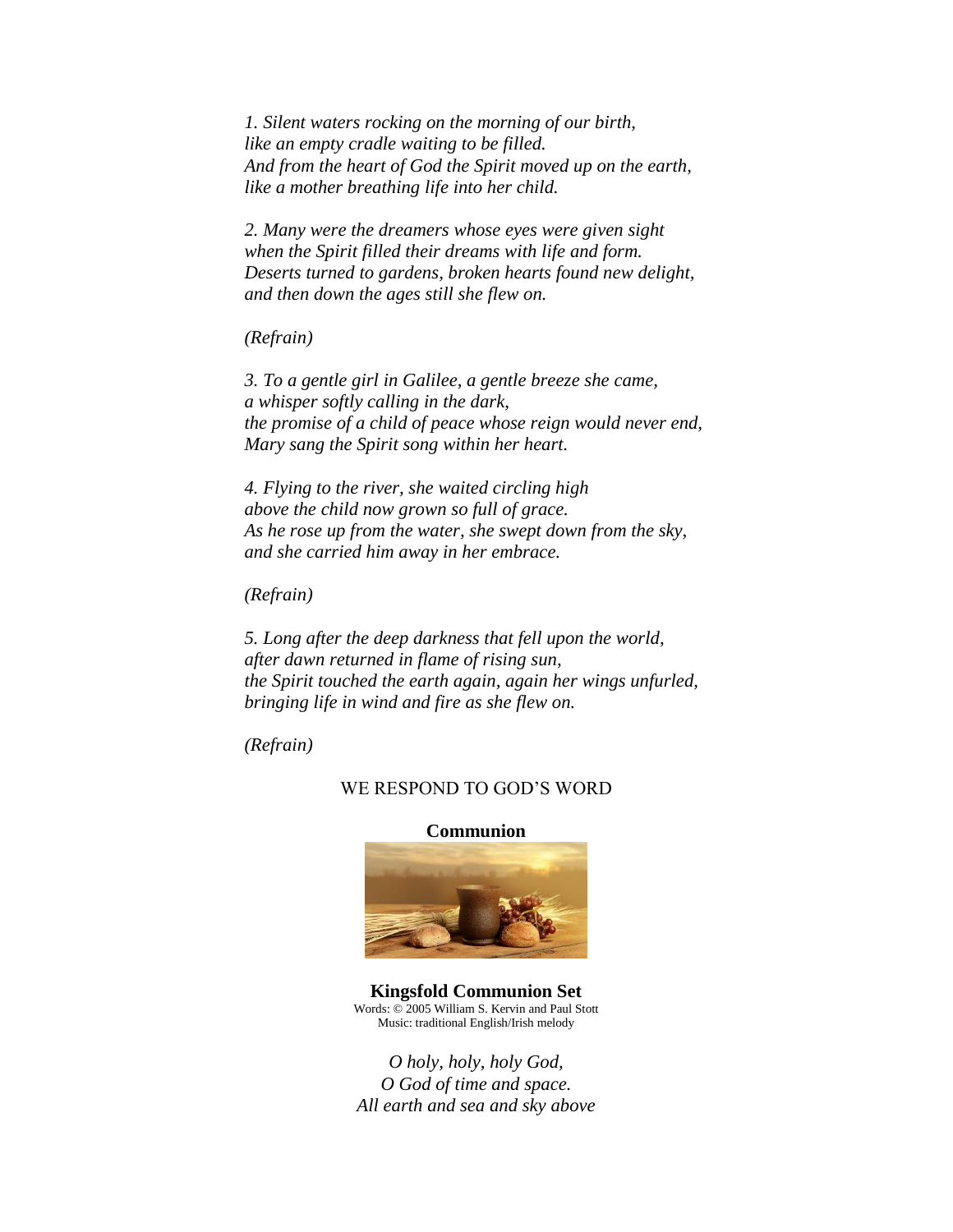*bear witness to your grace. Hosanna in the highest heav'n, creation sings your praise. And blessed is the One who comes and bears your name always!*

*Sing Christ has died and Christ is risen, Christ will come again! Sing Christ has died and Christ is risen, Christ will come again!*



*Our Father, who art in heaven, hallowed be thy name; thy kingdom come; thy will be done; on earth as it is in heaven. Give us this day our daily bread. And forgive us our trespasses, as we forgive those who trespass against us. And lead us not into temptation; but deliver us from evil. For thine is the kingdom, the power, and the glory for ever and ever.* 

> *Amen, amen, O Holy One! Hosanna and Amen! Amen, amen, O Holy One! Hosanna and Amen!*

#### **Sharing of the Bread and Cup**

*Communion is served…*

#### **Prayer after Communion**

Sophia Christ, you have gathered us to this meal to be loved and fed. Nourished and refreshed. Like Eve and Miriam, you now send us out to witness. Like Sarah and Elizabeth, you now send us out to extend your love. Like Rachel and Ruth, you now send us out to be god-bearers. Like Hagar and Tamar, you now send us out to be builders. Amen

#### BLESSING AND SENDING FORTH

#### **Closing Hymn Put Peace into Each Other's Hands MV 173**

Words: Fred Kaan, 1989, rev. 2001 Words copyright © 2004 Hope Publishing Company, Carol Stream, IL 60188. All rights reserved. Used by permission.

*Put peace into each other's hands and like a treasure hold it, protect it like a candle flame, with tenderness enfold it.*

*Put peace into each other's hands*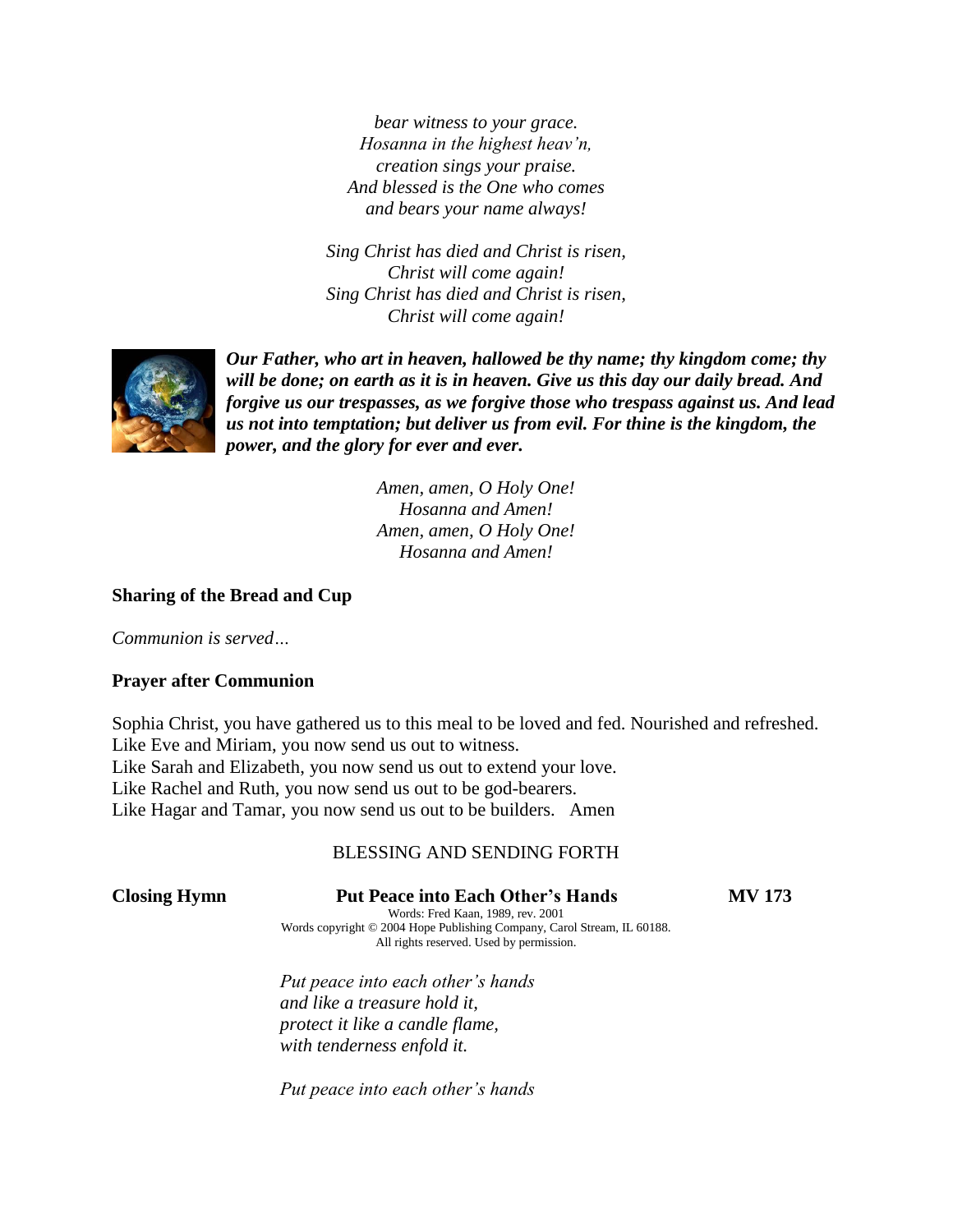*with loving expectation; be gentle in your words and ways, in touch with God's creation.*

*Put Christ into each other's hands, he is love's deepest measure; in love make peace, give peace a chance, and share it like a treasure.*

## **Benediction & Commissioning**



Permission to reproduce lyrics and podcast/stream the music in this service obtained from ONE LICENSE, with license #A-737645. All Rights Reserved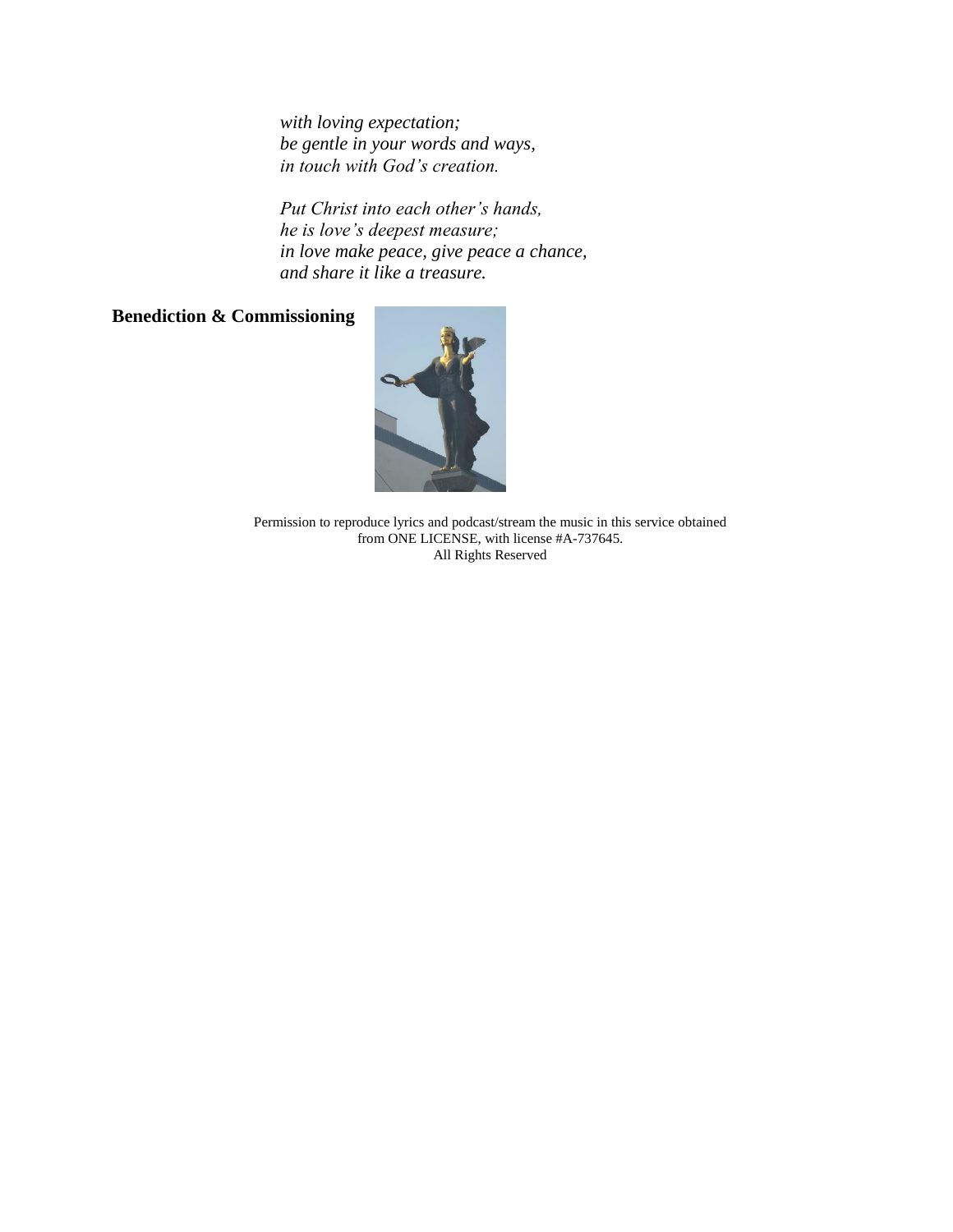## **Other Resources for Today**

The Very Reverend Jordan Cantwell [Jordan Cantwell -](https://en.wikipedia.org/wiki/Jordan_Cantwell) Wikipedia

Lydia Gruchy [Lydia Emelie Gruchy -](https://en.wikipedia.org/wiki/Lydia_Emelie_Gruchy) Wikipedia

Nellie McClung [Nellie McClung -](https://en.wikipedia.org/wiki/Nellie_McClung) Wikipedia

The Very Reverend Lois Wilson [Lois Miriam Wilson -](https://en.wikipedia.org/wiki/Lois_Miriam_Wilson) Wikipedia

## **Other Lectionary Readings**

#### **Exodus 20: 1-17 New Revised Standard Version**

Then God spoke all these words: **<sup>2</sup>** I am God, who brought you out of the land of Egypt, out of the house of slavery; **<sup>3</sup>** you shall have no other gods before me.

**<sup>4</sup>** You shall not make for yourself an idol, whether in the form of anything that is in heaven above, or that is on the earth beneath, or that is in the water under the earth. **<sup>5</sup>** You shall not bow down to them or worship them; for I am a jealous God, punishing children for the iniquity of parents, to the third and the fourth generation of those who reject me, **<sup>6</sup>** but showing steadfast love to the thousandth generation of those who love me and keep my commandments.

**<sup>7</sup>** You shall not make wrongful use of the name of God, for YHWH will not acquit anyone who misuses God's name.

**<sup>8</sup>** Remember the sabbath day, and keep it holy. **<sup>9</sup>** Six days you shall labour and do all your work. **<sup>10</sup>** But the seventh day is a sabbath to God; you shall not do any work—you, your son or your daughter, your servant, your livestock, or the alien resident in your towns. **<sup>11</sup>** For in six days God made heaven and earth, the sea, and all that is in them, but rested the seventh day; therefore God blessed the sabbath day and consecrated it.

**<sup>12</sup>** Honour your parents, so that your days may be long in the land that God is giving you.

**<sup>13</sup>** You shall not murder.

**<sup>14</sup>** You shall not commit adultery.

**<sup>15</sup>** You shall not steal.

**<sup>16</sup>** You shall not bear false witness against your neighbor.